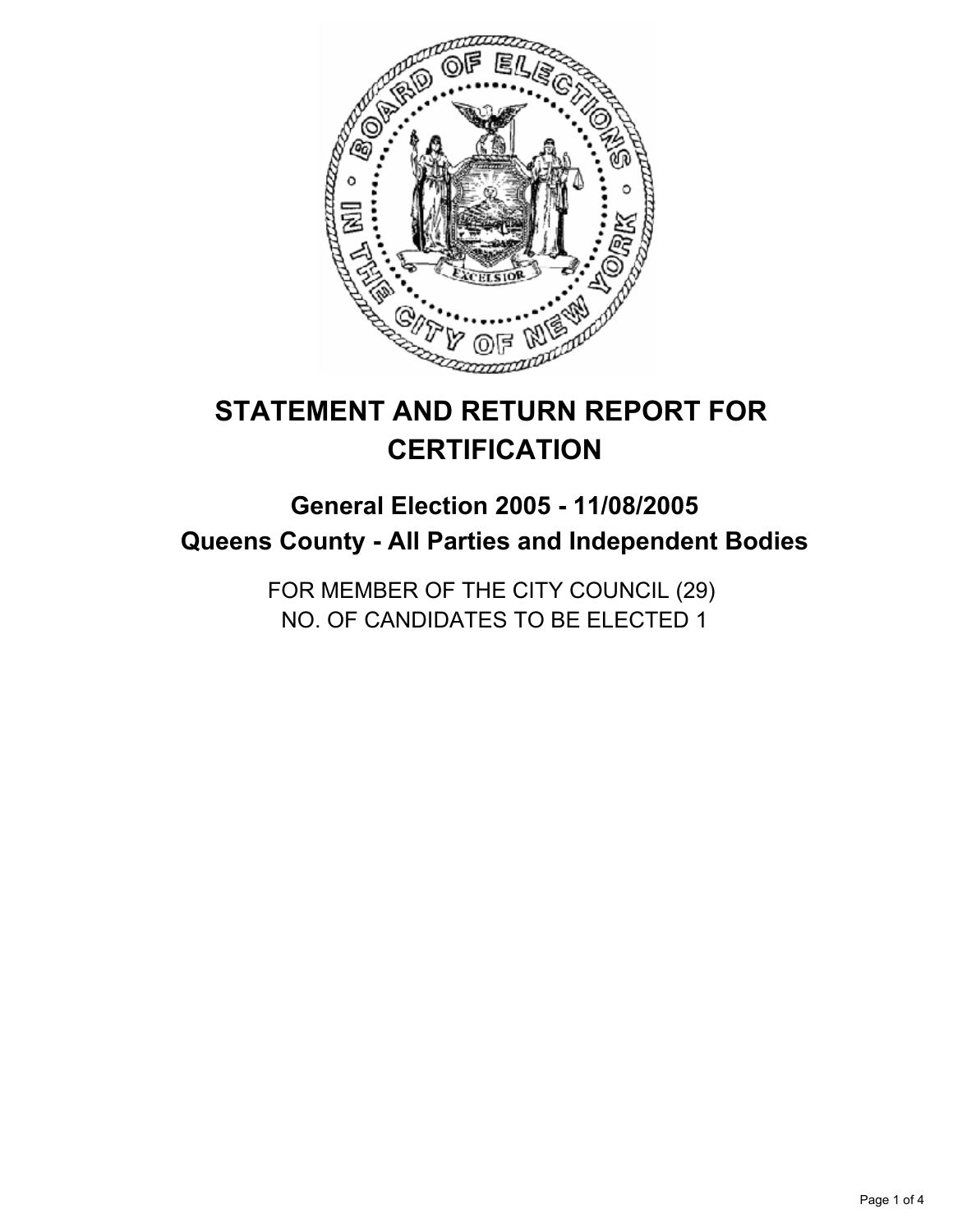

#### **ASSEMBLY DISTRICT 25**

| PUBLIC COUNTER                  | 657 |
|---------------------------------|-----|
| <b>EMERGENCY</b>                |     |
| ABSENTEE/MILITARY               | 26  |
| AFFIDAVIT                       | 17  |
| <b>TOTAL BALLOTS</b>            | 700 |
| MELINDA KATZ (DEMOCRATIC)       | 335 |
| MELINDA KATZ (WORKING FAMILIES) | 15  |
| <b>TOTAL VOTES</b>              | 350 |
| <b>UNRECORDED</b>               | 350 |

#### **ASSEMBLY DISTRICT 27**

| <b>PUBLIC COUNTER</b>           | 4,278 |
|---------------------------------|-------|
| <b>EMERGENCY</b>                | 0     |
| ABSENTEE/MILITARY               | 90    |
| AFFIDAVIT                       | 58    |
| <b>TOTAL BALLOTS</b>            | 4,426 |
| MELINDA KATZ (DEMOCRATIC)       | 2,460 |
| MELINDA KATZ (WORKING FAMILIES) | 198   |
| <b>TOTAL VOTES</b>              | 2,658 |
| <b>UNRECORDED</b>               | 1,768 |

#### **ASSEMBLY DISTRICT 28**

| <b>PUBLIC COUNTER</b>           | 17,810 |
|---------------------------------|--------|
| <b>EMERGENCY</b>                | 0      |
| ABSENTEE/MILITARY               | 505    |
| AFFIDAVIT                       | 174    |
| <b>TOTAL BALLOTS</b>            | 18,489 |
| MELINDA KATZ (DEMOCRATIC)       | 10,876 |
| MELINDA KATZ (WORKING FAMILIES) | 825    |
| JOSEPH NOCERINO (WRITE-IN)      |        |
| MEL BERNBAUM (WRITE-IN)         |        |
| <b>TOTAL VOTES</b>              | 11,703 |
| <b>UNRECORDED</b>               | 6.786  |

#### **ASSEMBLY DISTRICT 30**

| PUBLIC COUNTER                  | 505 |
|---------------------------------|-----|
| <b>EMERGENCY</b>                |     |
| ABSENTEE/MILITARY               | 3   |
| AFFIDAVIT                       |     |
| <b>TOTAL BALLOTS</b>            | 511 |
| MELINDA KATZ (DEMOCRATIC)       | 213 |
| MELINDA KATZ (WORKING FAMILIES) | 23  |
| MARK SENAPE (WRITE-IN)          |     |
| <b>TOTAL VOTES</b>              | 237 |
| <b>UNRECORDED</b>               | 274 |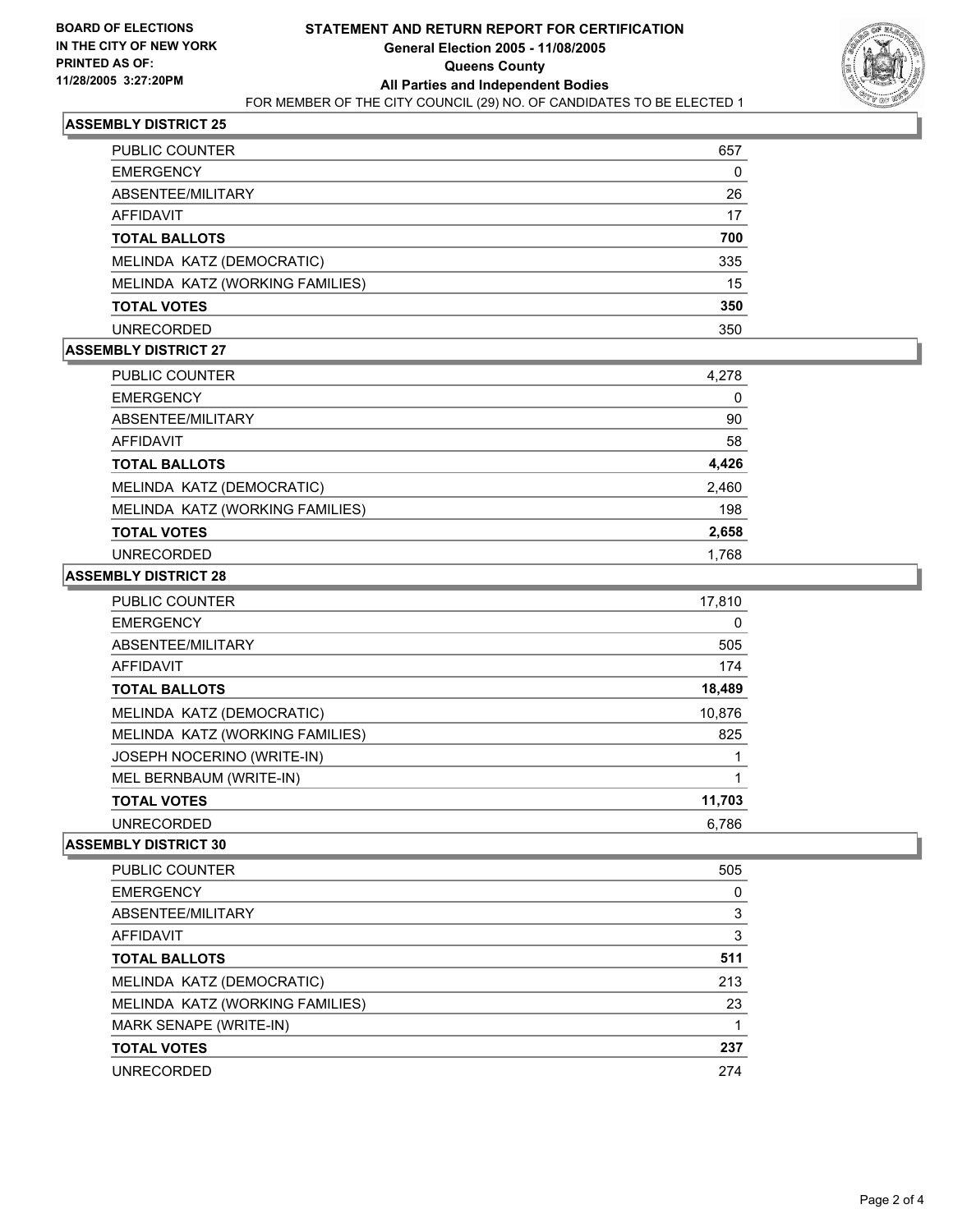

#### **ASSEMBLY DISTRICT 35**

| <b>PUBLIC COUNTER</b>           | 802 |
|---------------------------------|-----|
| <b>EMERGENCY</b>                | 0   |
| ABSENTEE/MILITARY               | 12  |
| AFFIDAVIT                       | 13  |
| <b>TOTAL BALLOTS</b>            | 827 |
| MELINDA KATZ (DEMOCRATIC)       | 361 |
| MELINDA KATZ (WORKING FAMILIES) | 32  |
| <b>TOTAL VOTES</b>              | 393 |
| <b>UNRECORDED</b>               | 434 |